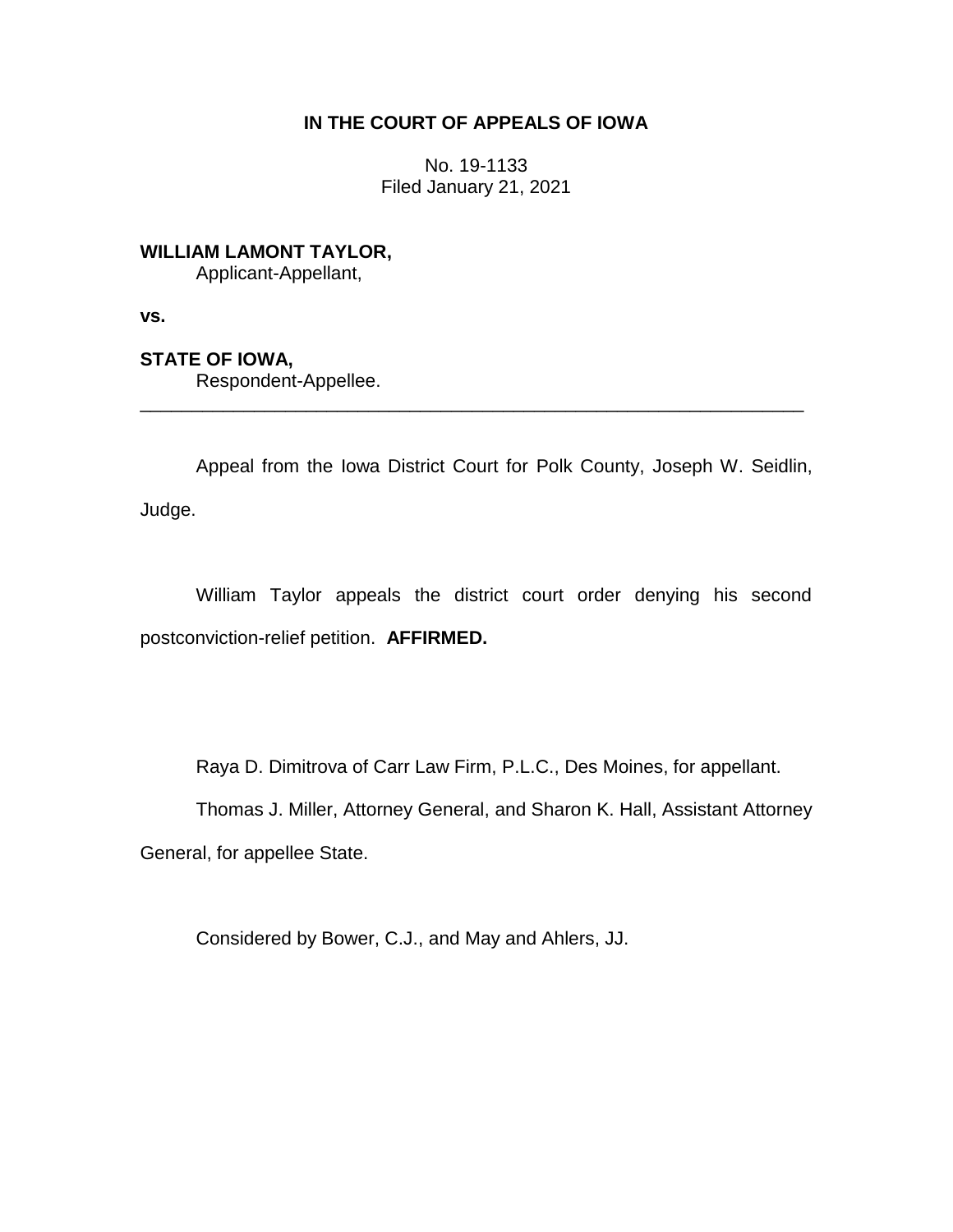## **AHLERS, Judge.**

Following a jury trial, William Taylor was convicted of assault on a peace officer with a dangerous weapon and eluding. After his convictions were affirmed on appeal, a hearing was held on Taylor's postconviction-relief (PCR) petitions. The petitions were denied by the district court on the merits. Taylor appeals the district court's denial of his request for PCR. On appeal, Taylor raises a number of ineffective-assistance-of-counsel claims.

## **I. Background**

The underlying facts were summarized by our court on Taylor's direct appeal from his convictions:

On patrol in the early morning hours of June 13, 2015, Des Moines police noticed a Mercury Mountaineer SUV being driven without proper license plates. When the officers signaled the driver to stop, he instead accelerated—reaching speeds of 80 miles per hour on Interstate 235 and 60 miles per hour in residential neighborhoods. About four miles into the pursuit, the driver—later identified as Taylor—drove onto his own yard and was surrounded by three squad cars. Three separate dash cameras recorded the incident. The videos show Taylor making a U-turn on the grass, and then revving his engine, before ramming headlong into a squad car driven by Officer Trevor Spear.

The officers seized Taylor, who told them he was running because he had a warrant out for his arrest. The State charged Taylor with assault on a peace officer with a dangerous weapon, in violation of Iowa Code section 708.3A(2) (2015), as an habitual offender, under section 902.8 and 902.9, and eluding, in violation of section 321.279(2). A jury convicted Taylor on both offenses, and he stipulated to his prior felony convictions. The district court sentenced Taylor to a total of fifteen years in prison with a mandatory minimum term of three years.

*State v. Taylor*, No. 15-2128, 2017 WL 935066, at \*1 (Iowa Ct. App. Mar. 8, 2017).

Additional facts will be discussed as necessary.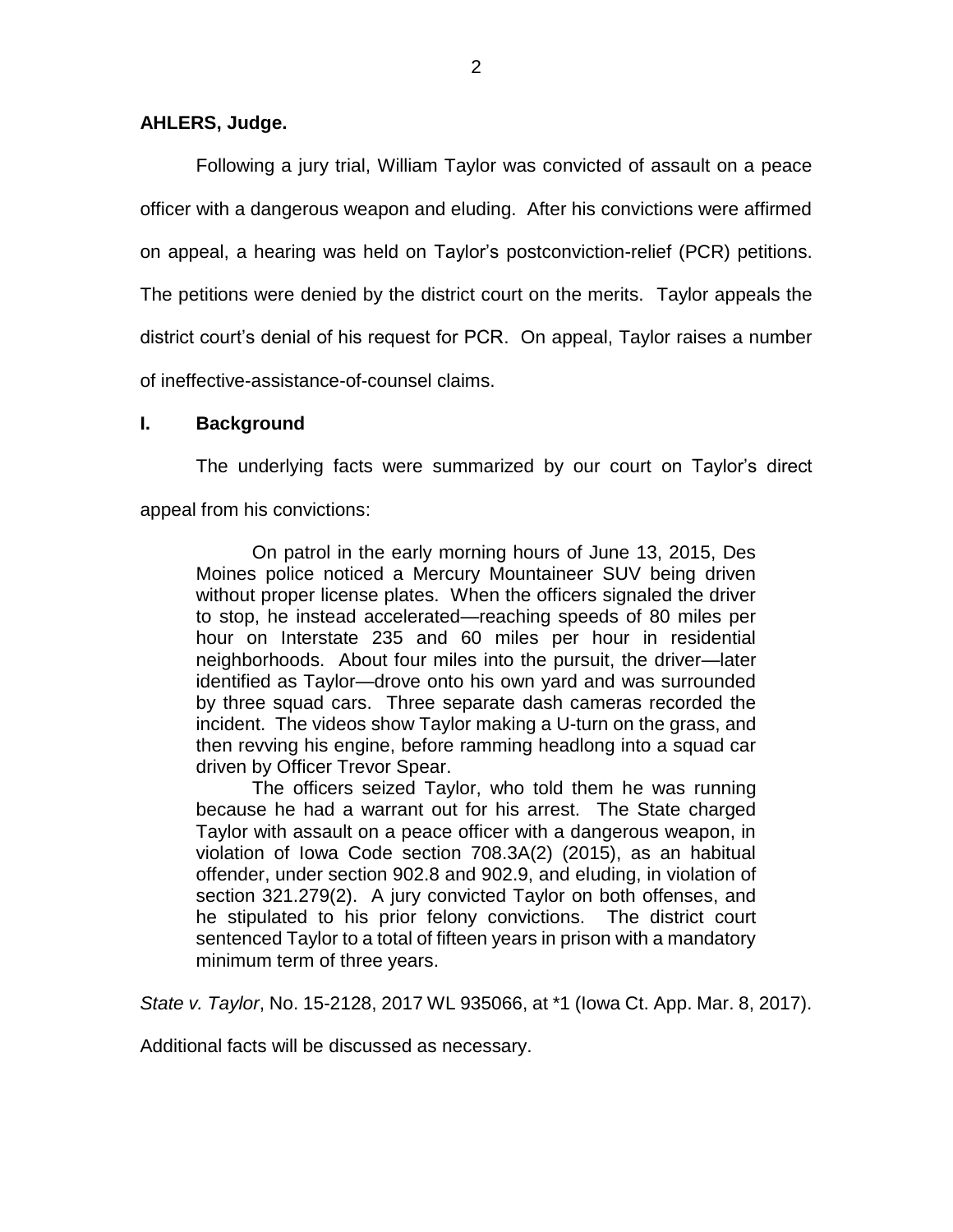### **II. Standard of Review**

"Our review of claims of ineffective assistance of counsel is de novo." *State v. Roby*, 951 N.W.2d 459 (Iowa 2020) (quoting *State v. Ortiz*, 905 N.W.2d 174, 179 (Iowa 2017)).

### **III. Discussion**

All of Taylor's claims on appeal allege his trial counsel was ineffective. "In order to support a claim of ineffective assistance of counsel, a defendant must show (1) that counsel failed to perform an essential duty and (2) that prejudice resulted." *State v. Kuhse*, 937 N.W.2d 622, 628 (Iowa 2020); *accord Strickland v. Washington*, 466 U.S. 668, 687–88 (1984). "If we conclude a claimant has failed to establish either of these elements, we need not address the remaining element." *State v. Thorndike*, 860 N.W.2d 316, 320 (Iowa 2015).

To show that trial counsel failed to perform an essential duty, a defendant "must show that counsel's performance was deficient." *Id.* (quoting *Strickland*, 466 U.S. at 687). "[W]e measure counsel's performance against the standard of a reasonably competent practitioner." *Nguyen v. State*, 878 N.W.2d 744, 752 (Iowa 2016) (quoting *Dempsey v. State*, 860 N.W.2d 860, 868 (Iowa 2015)). We also consider "whether counsel's assistance was reasonable considering all the circumstances." *Kuhse*, 967 N.W.2d at 628 (quoting *Strickland*, 468 N.W.2d at 688).

To show prejudice, defendant must show "there is a reasonable probability that, but for counsel's unprofessional errors, the result of the proceeding would have been different. A reasonable probability is a probability sufficient to

3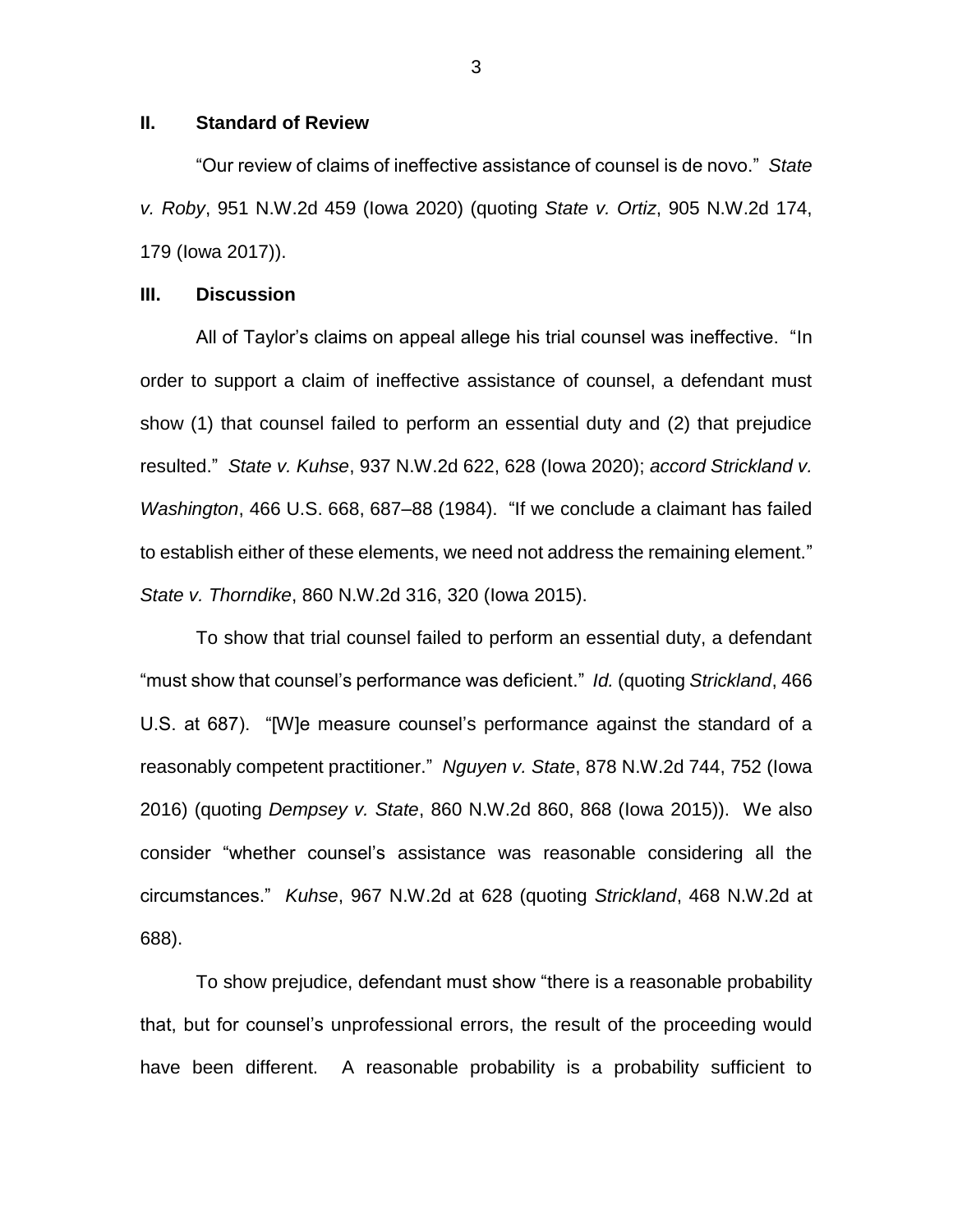undermine confidence in the outcome." *Id.* (quoting *Strickland*, 468 N.W.2d at 694).

#### **a. Failure to Investigate Vehicle**

Taylor first alleges trial counsel was ineffective for failing to locate the SUV Taylor used to elude law enforcement and drive into Officer Spear's squad car. Taylor claims he did not intentionally ram the SUV into the officer's squad car, asserting it rolled into the squad car after being knocked into neutral by another squad car's contact with the SUV. Taylor maintains that finding the SUV would have allowed Taylor to obtain "a mechanic to examine the vehicle in order to definitively determine if the vehicle was disabled in accordance with [Taylor]'s testimony," which in turn would make Taylor's testimony more credible and establish he "did not have the necessary intent to assault the police officers after he stopped the vehicle in his yard."

We conclude trial counsel did not err by failing to further investigate and examine the SUV Taylor was driving. On Taylor's direct appeal, our court already determined that the evidence on the record, including the four officers' testimony and the video evidence, supports the finding that Taylor had the "specific intent to cause the officer pain or injury or place the officer in fear of undesirable contact." *Taylor*, 2017 WL 935066, at \*2. The record shows that Taylor revved the SUV's engine immediately before driving the SUV directly into Officer Spear's vehicle. Even if we assumed counsel neglected a duty by failing to investigate the condition of the SUV, a dubious assumption at best, it does not matter, as Taylor cannot meet the prejudice prong of the ineffective-assistance-of-counsel analysis because he cannot show a reasonable probability the results would have been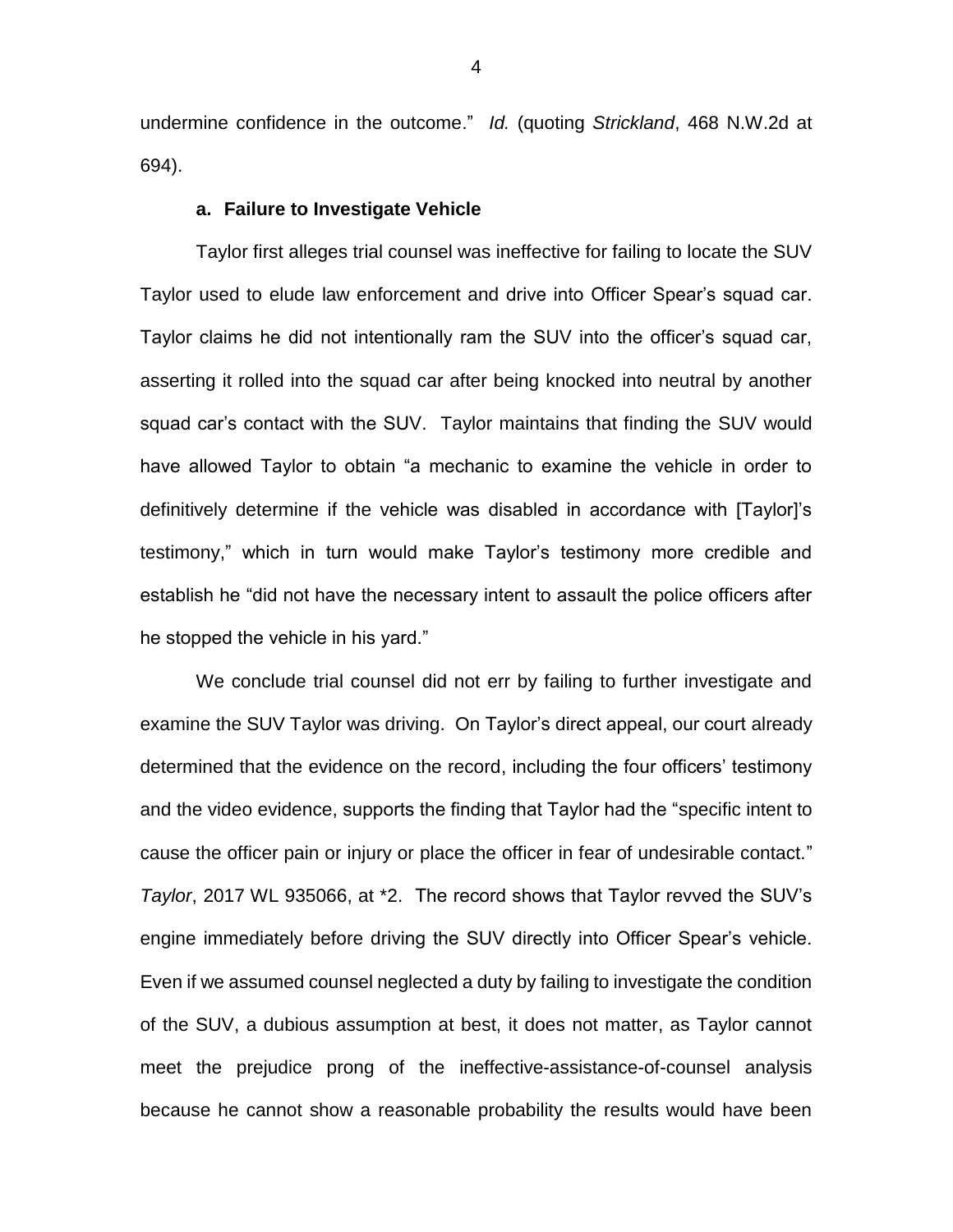different had trial counsel investigated the condition of the vehicle. The evidence of Taylor's guilt was simply too overwhelming.

#### **b. Spoliation Instruction**

Taylor next argues trial counsel should have requested a spoliation instruction be given to the jury in relation to the SUV. Such an instruction "is a direction to the jury that it [may] infer from the State's failure to preserve [evidence] that the evidence would have been adverse to the State." *State v. Hartsfield*, 681 N.W.2d 626, 630 (Iowa 2004) (alteration in original) (quoting *State v. Vincik*, 398 N.W.2d 788, 795 (Iowa 1987)). A spoliation instruction is warranted when the defendant establishes that "(1) evidence exists, (2) it is in the possession or under the control of the State, (3) it would have been admissible at trial, and (4) the State intentionally destroyed the evidence." *Id.* at 631. Taylor claims the State "deliberately sold" the SUV, and the State's actions "illustrate bad faith" on the State's part sufficient to warrant a spoliation instruction.

Even if we assumed a spoliation instruction would have been given if requested and defense counsel breached a duty by failing to request such an instruction, Taylor's claim of ineffective assistance of counsel still fails because he cannot meet the prejudice prong. Given the overwhelming video and eyewitness evidence of Taylor's guilt, there is no reasonable probability the outcome of his trial would have been different had his counsel requested and received a spoliation instruction.

## **c. Failure to File Motion in Limine**

Taylor next argues counsel breached an essential duty by failing to file a motion in limine to address his prior theft convictions. He argues this failure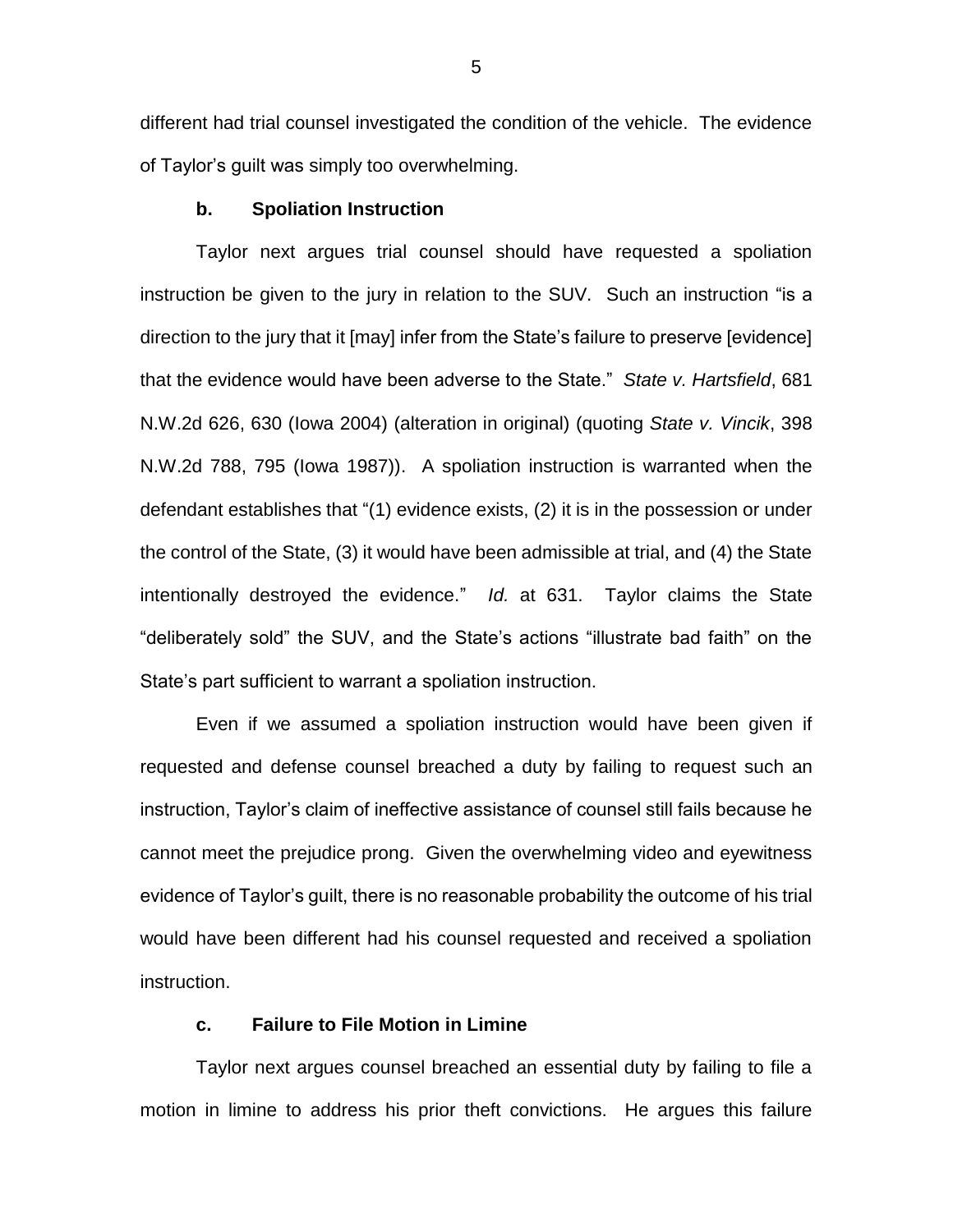allowed the State to discuss the convictions in the jury's presence, which "tainted his character and credibility" with the jurors.

This claim of ineffective assistance of counsel fails on both the breach of duty and the prejudice prong. Prior to the criminal trial, counsel for both sides stipulated that no evidence would be introduced regarding Taylor's prior convictions or an episode in which he tried to elude police a matter of days before the incidents leading to the charges that are the subject of these proceedings. The parties also agreed to redact portions of the video addressing prior charges and incidents. Due to the agreement of the parties, they did not feel a motion in limine was needed. The terms of the agreement were honored by both sides at trial until Taylor decided to testify. Before he testified, he was informed that he could be questioned in front of the jury about his prior theft convictions and the jury would hear about those convictions only if he testified. He was asked whether he still wanted to testify knowing that the only way the jury could hear about his past criminal record was if he testified. Taylor informed the court that such information did not change his mind about wanting to testify. Taylor went through with his decision to testify and was impeached with his prior convictions for theft. Under these circumstances, Taylor's counsel did not breach any duty by failing to file a motion in limine.

### **d. Expert Testimony on Post-Traumatic Stress Disorder**

In his final claim on appeal, Taylor argues trial counsel erred by failing to obtain an expert witness on post-traumatic stress disorder (PTSD). Taylor maintains that he has PTSD from his prior interactions with the police, and trial

6